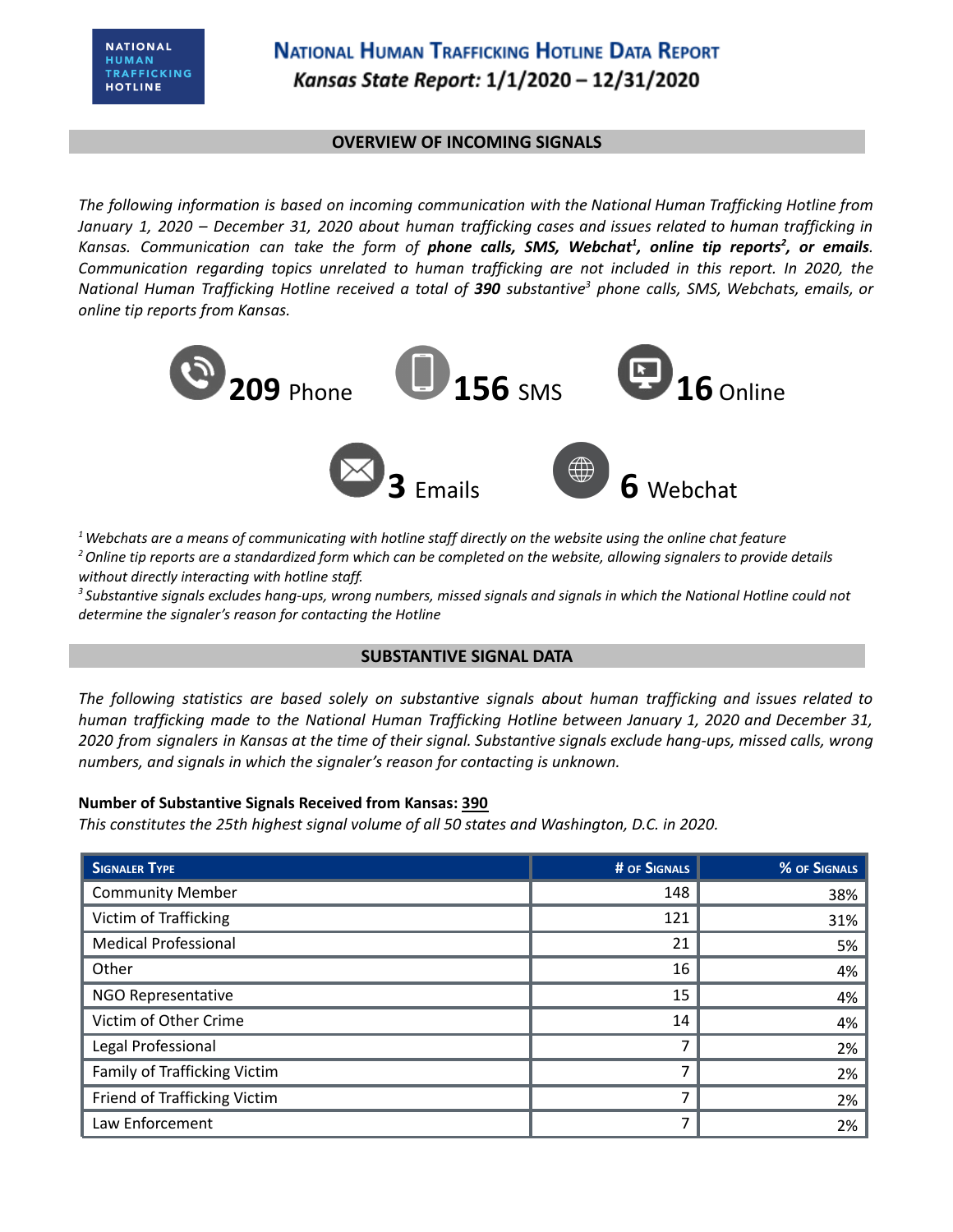## **NATIONAL HUMAN TRAFFICKING HOTLINE DATA REPORT** Kansas State Report: 1/1/2020 - 12/31/2020

| Victim of Labor Exploitation                                |     | 1% |
|-------------------------------------------------------------|-----|----|
| Government Official                                         |     | 1% |
| Faith-Based Representative                                  |     | 1% |
| Not Specified                                               |     | 1% |
| <b>Mental Health Professional</b>                           |     | 1% |
| Caller Types Referenced Fewer than Three Times <sup>1</sup> | 6   | 2% |
| <b>TOTAL # OF SUBSTANTIVE SIGNALS</b>                       | 390 |    |

<sup>1</sup>To protect the identity of the people we serve, the National Human Trafficking Hotline does not disclose exact statistics *related to venues, industries, victim information or caller information referenced fewer than three times.*

#### **DATA ABOUT HUMAN TRAFFICKING SITUATIONS**

Each request submitted to the hotline is evaluated for evidence of potential human trafficking. In Kansas, a total of *89 unique situations (incidents) of potential human trafficking were reported to the hotline.*

| PRIMARY REASON FOR CONTACTING THE NATIONAL HOTLINE | # OF SITUATIONS | % OF SITUATIONS |
|----------------------------------------------------|-----------------|-----------------|
| <b>Access Service Referrals</b>                    | 21              | 24%             |
| Report a Trafficking Tip                           | 61              | 69%             |
| Request Crisis Assistance                          |                 | 8%              |
| Request General Information <sup>2</sup>           |                 | 0%              |
| TOTAL # OF SITUATIONS                              | 89              |                 |

<sup>2</sup>Requests for general information are situations in which an individual who is aware of a specific situation of potential trafficking may contact the National Human Trafficking Hotline for general information about human trafficking or to learn more about services available to trafficking victims. Requests for T&TA (Training and Technical Assistance) are situations in which service providers or law enforcement working with a victim of trafficking contact the National Hotline for technical *assistance.*

| <b>VENUE/INDUSTRY OF POTENTIAL TRAFFICKING</b>               | <b># OF SITUATIONS</b> | % OF SITUATIONS |
|--------------------------------------------------------------|------------------------|-----------------|
| <b>Sex</b>                                                   | 69                     | 78%             |
| Venue Not Specified                                          | 27                     | 30%             |
| Pornography                                                  | 14                     | 16%             |
| Residence-Based Commercial Sex                               |                        | 8%              |
| Hotel/Motel-Based                                            |                        | 8%              |
| Other Venue                                                  | 6                      | 7%              |
| <b>Escort/Delivery Service</b>                               | 3                      | 3%              |
| <b>Illicit Massage/Spa Business</b>                          | 3                      | 3%              |
| Venues Referenced in Fewer than Three Cases <sup>4</sup>     | 2                      | 2%              |
| Labor                                                        | 5                      | 6%              |
| Industries Referenced in Fewer than Three Cases <sup>4</sup> | 5                      | 6%              |
| <b>Sex and Labor</b>                                         | 5                      | 6%              |
| <b>Trafficking Type Not Specified</b> <sup>5</sup>           | 10                     | 11%             |